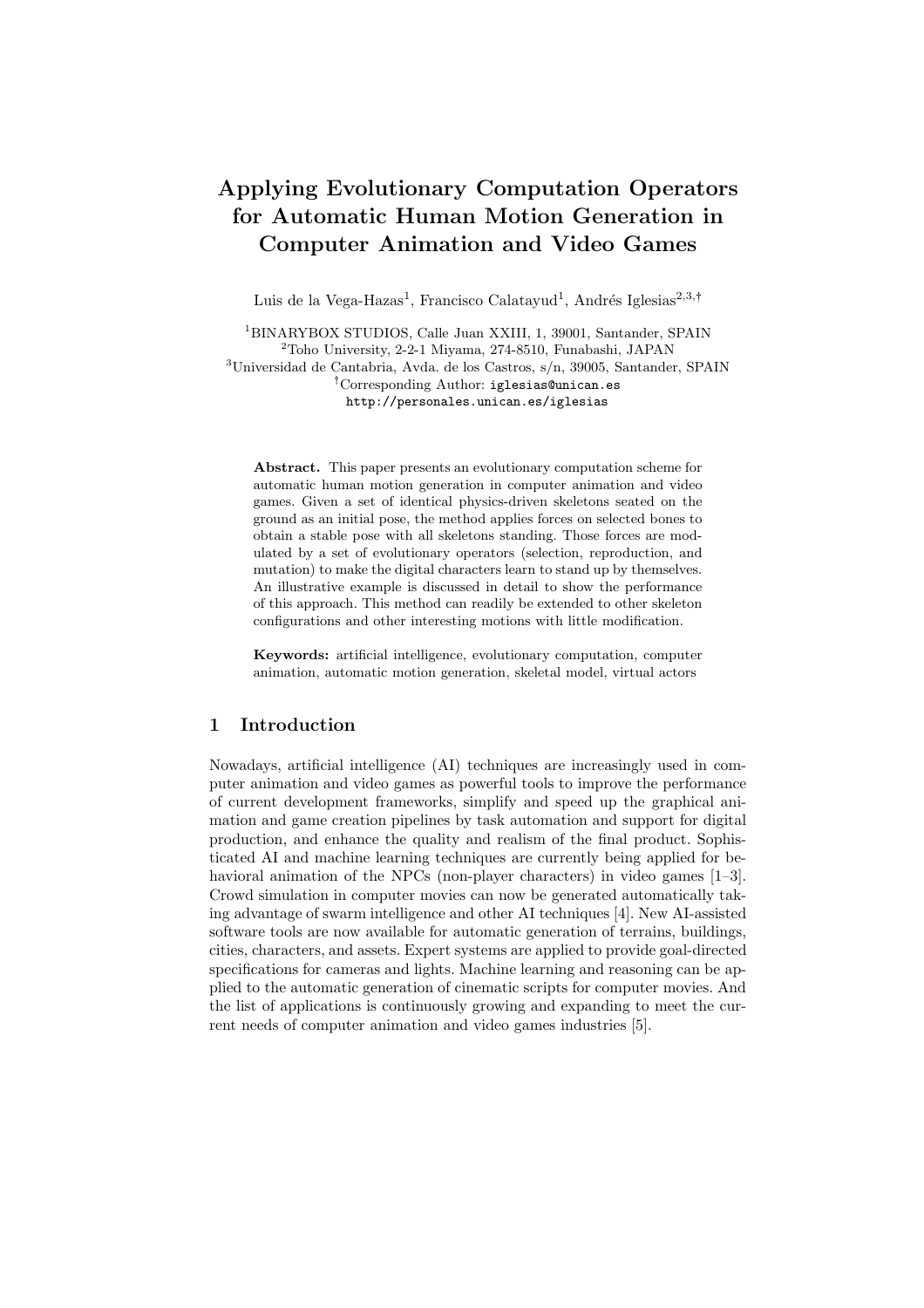### 2 Luis de la Vega-Hazas, Francisco Calatayud, Andrés Iglesias

Human animation is one of the fields that can mostly benefit from recent advances in AI. Roughly, three approaches are mainly applied in the field: manual generation, physics-based, and data-driven. Human motion in computer animation is typically carried out by professional animators by using controllers and other software tools for the manipulation of joints, constraints, deformers and so on. This process relies on a number of shape and motion parameters, which are determined by the animator in a rather manual way. As expected, the process becomes error-prone and time-consuming, and demands a lot of expertise from the animators for realistic and believable motion. Physics-based approaches capture the natural aspect of a particular motion by applying a set of physical laws describing its dynamics. These methods are slow and very demanding in terms of CPU and memory storage, as they require to solve huge systems of equations. Also, in many cases the obtained solutions lead to unnatural trajectories and unrealistic motions. In data-driven techniques (e.g., motion capture), the motion of real human actors is tracked and recorded with cameras or other devices. This technology is very popular in the entertainment industry for movies and video games to get more realistic human movements (take, for instance, the acclaimed blockbuster Avatar). However, it requires specialized hardware for motion capture, which is costly and difficult to use. Furthermore, it is based on the records of specific actors, so it cannot be extended to any human character.

In conclusion, neither of the previous approaches is actually well suited for automatic motion generation. This is the motivation of our current work in the field. In particular, in this paper we raise the following questions:

# Can a digital character learn to make a particular motion autonomously (i.e., without human intervention)? If so, how?

Obviously, these questions are too ambitious and general to be answered here. In this paper we focus on a particular motion: to stand up. Basically, we look for a motion pattern where the digital character is lying on the floor (initial pose) and at the end is standing, getting firmly into a stable upright position on his/her feet (final pose). Stated as such, this is a typical problem in inverse kinematics. It is also a difficult one, since it is highly multimodal: there might be several (even infinite) solutions for the motion pattern from the initial to the final pose. As a starting point, in this paper we try to elucidate whether it is possible to obtain one of such solutions automatically and autonomously. To this purpose, we rely on evolutionary computation (EC), a subfield of artificial intelligence focused on algorithms for global optimization inspired by biological evolution. Generally speaking, EC algorithms are population-based metaheuristic methods inspired by the principles and mechanisms of biological evolution, such as selection, mutation, recombination, crossover, and so on. A great advantage of such methods is that they do not make any assumption on the problem to be solved such as the functional structure of the objective function or the underlying fitness landscape. This feature make these methods ideal tools for dealing with problems subjected to uncertainty, noise, and with little (or none) information about the problem, which is actually our case here.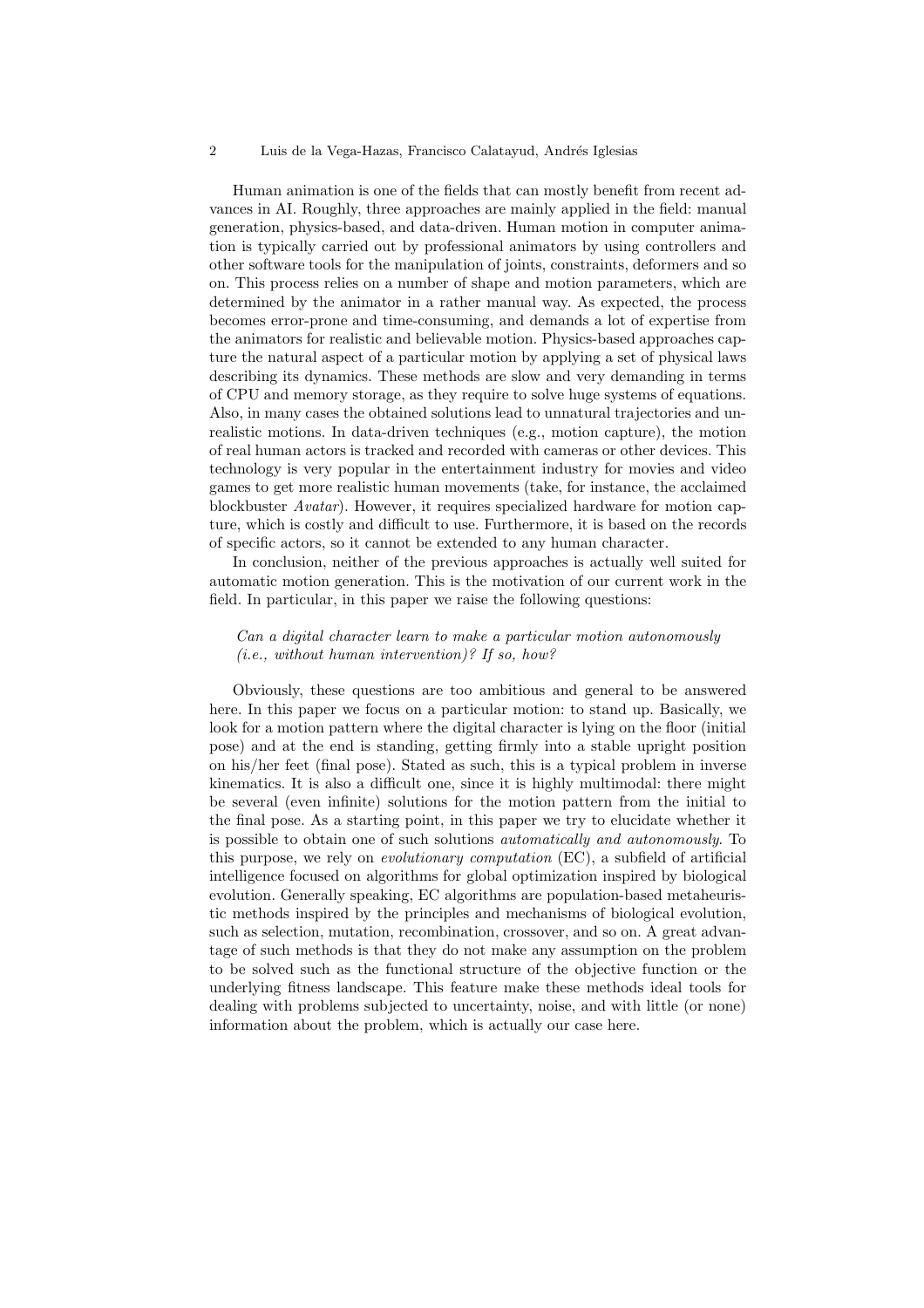

Fig. 1. Skeletal model used in this paper: (left) bones; (right) joints.

This paper presents an evolutionary computation scheme for automatic human motion generation in computer animation. Our approach applies forces on a given population of physics-driven human skeletons. Such forces are modulated by a set of evolutionary operators carefully chosen so as to make the digital characters learn to stand up by themselves. In Section 2 we describe briefly the skeletal model used in this paper. Then, our evolutionary computation approach is presented through an in-depth discussion of its main evolutionary operators in Section 3. Our experimental results are reported in Section 4.

# 2 The Skeletal Model

In this paper we consider a collection of  $\eta$  human virtual actors  $\{\mathcal{H}_i\}_{i=1,\dots,n}$ . The physical structure of each virtual character  $\mathcal{H}_i$  is described by a skeletal model  $S_i$ , which provides the geometric rigid structure of the virtual body much like its real-world counterpart actually does. The skeleton  $S_i$  consists of two components: a collection of bones and a collection of joints. For each  $S_i$  the set of bones, denoted as  $\mathcal{B}_i$ , consists of  $\lambda_i$  bones  $\mathcal{B}_i = {\mathbf{b}_j^i}_{j=1,\dots,\lambda_i}$ , while the set of joints  $\mathcal{T}_i$  consists of all joints  $\{\Xi_{k,l}^i\}_{k,l}$  connecting bones  $\mathbf{b}_k^i$  and  $\mathbf{b}_l^i$ . The joints provide a natural representation for the constraints of different parts of the virtual body by a proper selection of the kind of deformations allowed and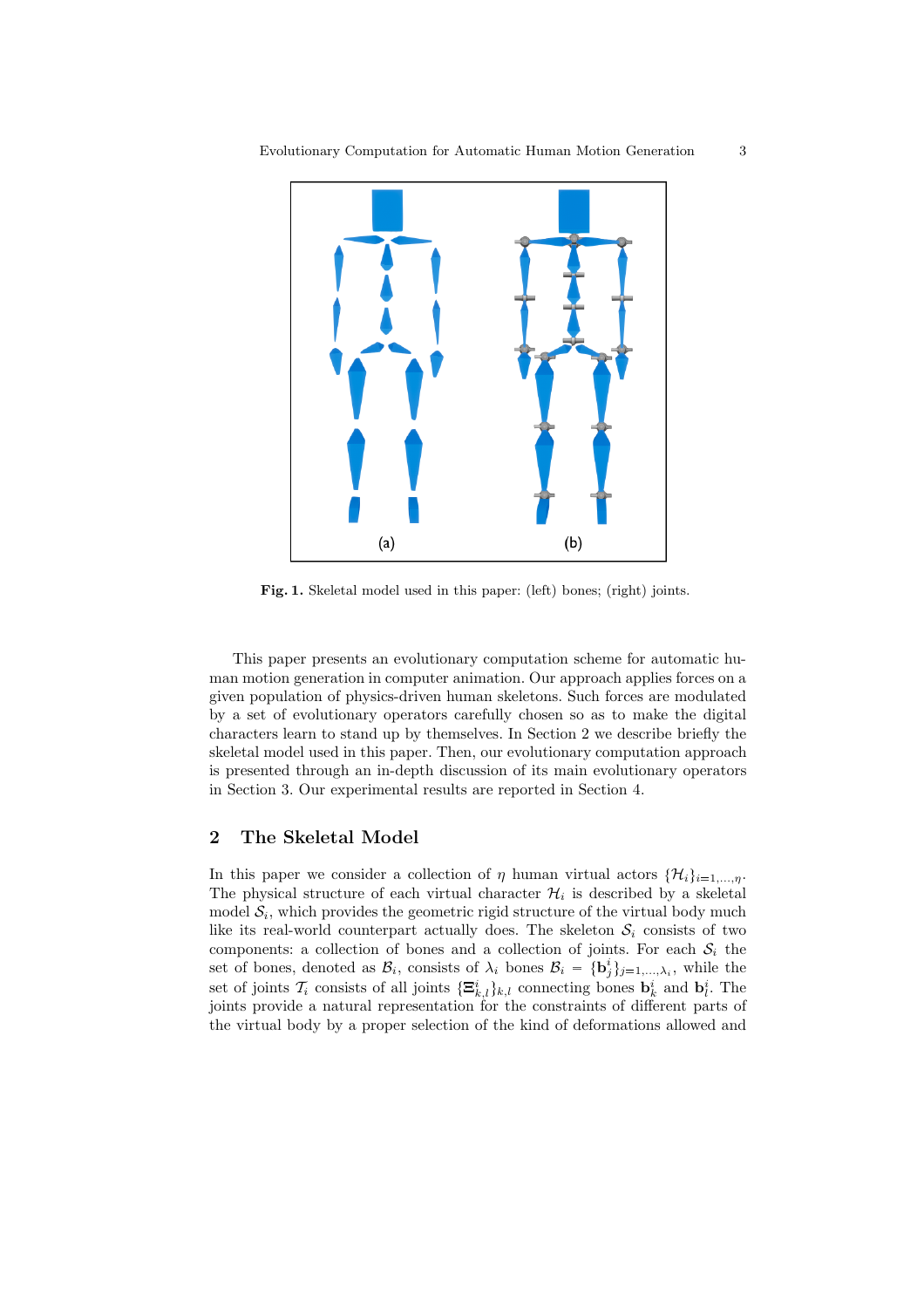#### 4 Luis de la Vega-Hazas, Francisco Calatayud, Andrés Iglesias

| $\it{Bones}$   |                | Joints        |                |
|----------------|----------------|---------------|----------------|
| 1. Spine1      | $11. L-Foot$   | 1. Spine1     | 11. R-Shoulder |
| 2. Spine2      | 12. R-Clavicle | 2. Spine2     | 12. R-Elbow    |
| 3. Spine3      | 13. R-UpperArm | 3. Spine3     | 13. R-Wrist    |
| 4. L-Clavicle  | 14. R-LowerArm | 4. Neck       | $14. R-Hip$    |
| 5. L-UpperArm  | $15. R-Hand$   | 5. L-Shoulder | $15. R-Knee$   |
| 6. L-LowerArm  | $16. R-Hip$    | 6. L-Elbow    | 16. R-Ankle    |
| 7. L-Hand      | 17. R-UpperLeg | 7. L-Wrist    |                |
| $8. L-Hip$     | 18. R-LowerLeg | $8. L-Hip$    |                |
| 9. L-UpperLeg  | $19. R-Foot$   | 9. L-Knee     |                |
| 10. L-LowerLeg | $20.$ Head     | $10.$ L-Ankle |                |

Table 1. List of bones and joints of the skeleton used in this paper.

their degrees of freedom (DOFs). In this sense, they play a quite similar role to the real-world human body joints in which they are originally based on.

To form a skeleton, the bones must be connected. A natural way to do so is to use a hierarchy, where each bone belongs to a parent and can have one or several children connected to it. For human body representation, we use a hierarchical tree in which the primary bone, called the root bone and represented onwards as  $\mathbf{b}_1^i$ , is located in a central part of the body, generally the spine. All other bones  $\mathbf{b}_j^i$  ( $j > 1$ ) are children of this root bone, either directly (first level) or indirectly (higher levels) via other intermediate bones  $\mathbf{b}_k^i$ , which are children of the root bone (and possibly of other bones as well) and parents of this bone (and possibly of others too). In this way, for any given bone  $\mathbf{b}_j^i$  we can define two types of sequences of bones: the forward (or outer) sequences, denoted by  $\{\phi_p(\mathbf{b}_j^i)\}_p$  and given by all bones that are children of  $\mathbf{b}_j^i$  and connected by joints continuously, and the backward (or inner) sequences, denoted by  $\{\varphi_q(\mathbf{b}_j^i)\}_q$  and given by all bones connecting  $\mathbf{b}_j^i$  with the root bone through joints in a continuous way. These sequences are important because affecting a bone  $\mathbf{b}_j^i$  (for instance, by applying a force  $F$ ) also affects all of its children, i.e. all bones in any forward sequence  $\phi_p(\mathbf{b}_j^i)$ , while the bones in the backward sequence  $\varphi_q(\mathbf{b}_j^i)$  are not affected by F. Although this is somehow opposed to what happens in real life, this assumption simplifies the model and reduces its computational load.

Figure 1 shows the prototypical skeletal model for human actors used in this paper. The figure is organized in two parts, displaying the set of bones (left) and the set of joints (right) and labelled as (a) and (b), respectively. As the reader can see, we consider a very basic and simple (yet good enough for the purposes of this paper) skeleton, comprised of 20 interconnected bones and 16 joints, fully reported in Table 1. The initial 'L' and 'R' letters followed with a hyphen stand for left and right, respectively. Figure 2 shows the top-down hierarchical tree of all bones of our skeleton model. It consists of a undirected graph where nodes of the tree represent the bones, which are connected by edges. As shown in the figures, the tree starts with the root bone at the top of the hierarchy. From it,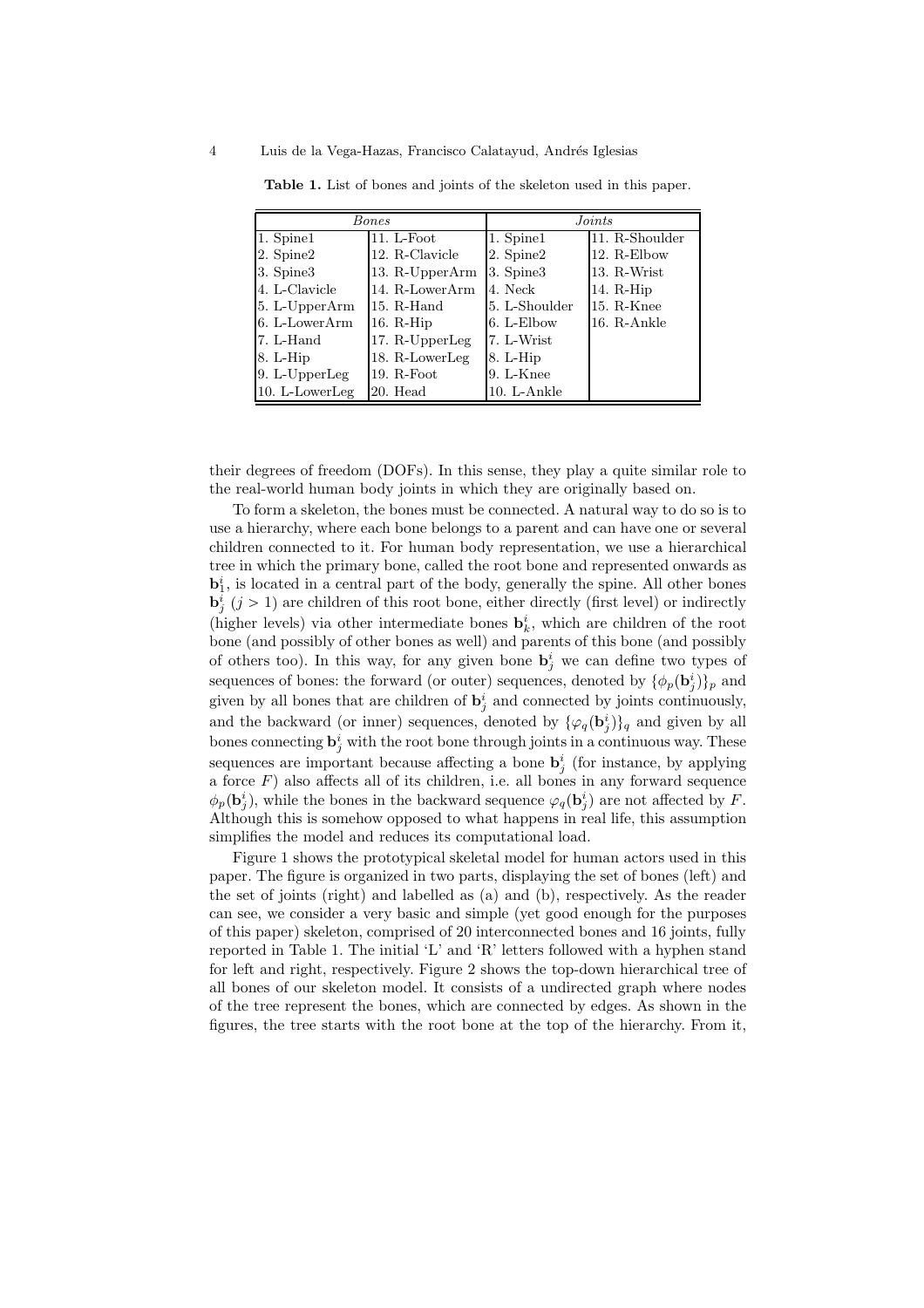

Fig. 2. Skeleton represented by a top-down hierarchical tree.

there are five different sequences of connected bones going down until terminal nodes (feet, hands and head) are found.

# 3 The Method

Our method is a population-based evolutionary computation approach that operates on an initial population of skeletons  $\{\mathcal{S}_i\}_{i=1,\dots,\eta}$  all lying on the floor and then moving to get seated. This initial movement is identical for all skeletons and has been pre-processed and then stored, so it is not affected by our approach. The method starts when all skeletons are seated on the floor and works in an iterative fashion. At initial time of each generation  $g$ , a force vector  $^{[g]}{\mathcal{F}} = \{^{[g]}{\mathcal{F}}_1,\ldots,^{[g]}{\mathcal{F}}_\eta\}$  is applied, where  $^{[g]}(.)$  is used to indicate the generation and each force  $^{[g]}{\mathcal{F}}_i$  is applied on skeleton  $^{[g]}{\mathcal{S}}_i$ . At its turn,  $^{[g]}{\mathcal{F}}_i = \{^{[g]}{\mathcal{F}}_{i,j}\}_{j=1,\ldots,\lambda_i}$ , where force  $^{[g]}{\mathcal{F}}_{i,j}(t)$  is applied on bone  $\mathbf{b}_j^i$  at instance time  $\tau$  of generation g. This force takes the form of an impulsive force consisting of a burst of  $\chi$  forces  $\{\xi_{i,j}^{\kappa}\}_{\kappa=1,\ldots,\chi}$  applied sequentially at times  $\tau + \kappa \Delta t$ . Mathematically, it means that:

$$
[g] \mathcal{F}_{i,j}(t) = \sum_{\kappa=1}^{\chi} [g] \xi_{i,j}^{\kappa} \delta_{\mathbf{T}}(\tau + \kappa \Delta t)
$$
 (1)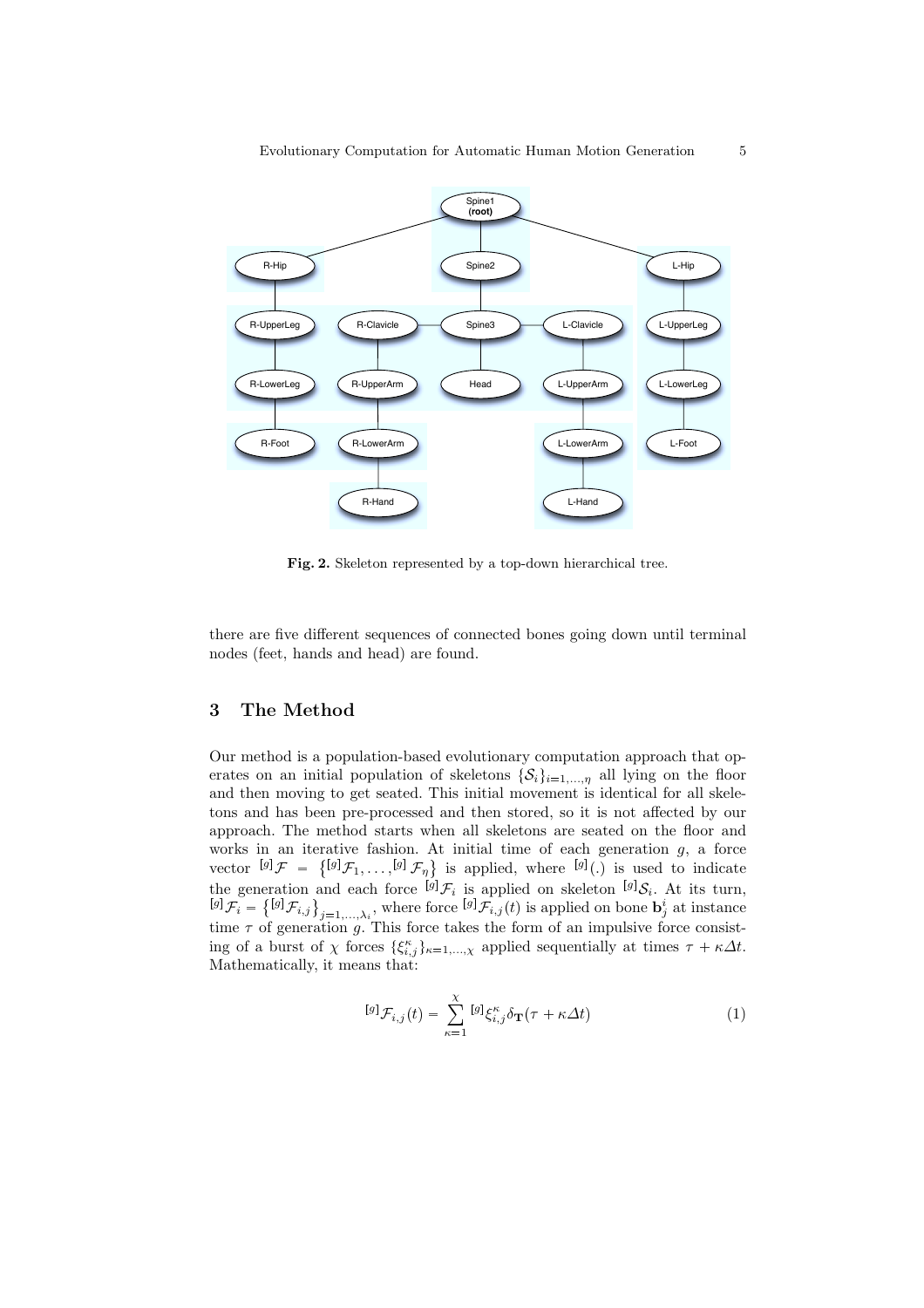where  $\delta(.)$  is the Dirac delta function and **T** is the vector of time impulses of the force. For simplicity, in this paper we assume that  $\lambda_i = \lambda$ ,  $\forall i$ . We also assume that all forces in our method are exerted vertically upwards except for gravity, which works in the opposite direction. As a result of the action of these forces, the skeletons move for a while until reaching a stable position (in our case, until all skeletons keep fully static for 5 seconds). Once the steady-state is attained, the new skeleton configurations are evaluated and ranked according to a given fitness function. In this work, the fitness function  $\Psi$  is defined as the sum of three terms:  $\mathcal{G}[\Psi(\mathcal{S}_i) = \mathcal{G}[\Psi_1(\mathcal{S}_i) + \mathcal{G}[\Psi_2(\mathcal{S}_i) + \mathcal{G}[\Psi_3(\mathcal{S}_i)]$ , where each term evaluates a specific feature of the skeleton configuration. Assuming that the body is resting but stretched, for a skeleton to be standing it is required that:

- (1) the feet are firmly standing on the ground;
- (2) the hip should lie on the imaginary vertical axis Y that goes upwards from the feet to the head and at a distance from the ground given by the length of the skeleton from the foot base to the hip;
- (3) the axes of the head and the body are aligned so the center of the head lies on the vertical axis  $Y$  and with the same orientation, and the distance from the ground to the top of the head corresponds to the body height.

Functions  $\Psi_i$  are associated with the three conditions, respectively. We remark that conditions (1)-(3) are ideal and, hence, very difficult to replicate accurately. They are also unreasonable, as we expect different characters to stand up differently, similar to how human beings actually do. For these reasons, we allow a threshold error given by three imaginary boxes  ${B_i}_i$ .  $B_1$  is a 2D box on the ground marking the available area for feet placement, providing some flexibility on constraint (1) by allowing the feet to be placed freely within this area as long as they are stepping on the ground.  $B_2$  and  $B_3$  are volumetric boxes intended to provide some flexibility on the position and stance by allowing lateral and vertical displacements of the hip and the head respectively, provided that such bones still keep inside their respective boxes. Mathematically, these functions are defined as:

$$
[g] \Psi_1^i(\mathcal{S}_i) = \mathbf{\Theta}_H \left( [g] \mathbf{b}_{11}^i \cup [g] \mathbf{b}_{19}^i, B_1 \right) \tag{2}
$$

$$
[g] \Psi_2^i(\mathcal{S}_i) = d_2 \left( \gamma \left( [g] \mathbf{b}_8^i \cup [g] \mathbf{b}_{16}^i \right), \gamma(B_2) \right) \tag{3}
$$

$$
[g] \mathbf{\Psi}_3^i(\mathcal{S}_i) = d_2\left(\gamma\left( [g] \mathbf{b}_{20}^i \right), \gamma(B_3) \right) \tag{4}
$$

where  $\Theta_H$  is the Hausdorff distance between sets,  $d_2$  is the Euclidean distance,  $\gamma$  computes the 3D geometrical center of a set, and  $\cup$  is the set union operator.

The ranked skeletons are sorted in increasing order and stored in a list  $L$ , whose first and last elements correspond to the best and worst values in current generation g, denoted as  $^{[g]}S^*$  and  $^{[g]}S_*$  respectively. Improvement over time is achieved by applying three evolutionary operators: selection, reproduction, and mutation. Similar to genetic algorithms and other evolutionary methods, the selection operator, denoted as  $\odot$ , is used to promote the best individuals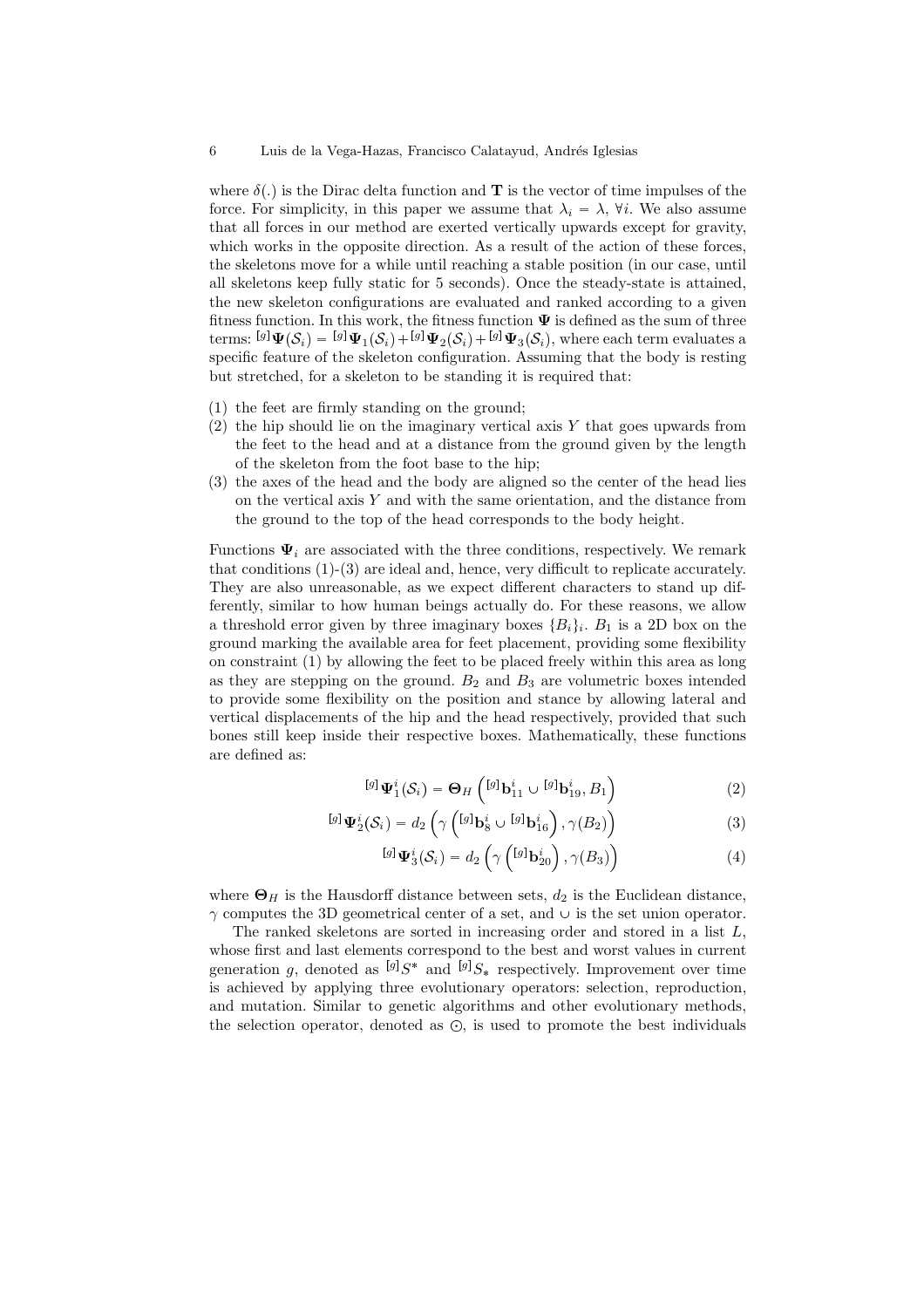| $\mathfrak g$ | $[g]$ $S^*$ | $\bowtie$ $(^{[g]}S_*)$ | $\sqrt{^{[9]}}S_i$ (<br>$\odot$ |
|---------------|-------------|-------------------------|---------------------------------|
|               | 9           | 6                       | 1,2,3,4,5,7,8,10                |
| 8             |             | 6,2,                    | 1,3,4,5,8,10                    |
| 9             | 5           | 6,2,8                   | 1,3,4,7,9,10                    |
| 10            | 3           | 6,2,8,10                | 1,4,5,7,9                       |
| 11            | 3           | 6,2,8,10,9              | 1,4,5,7                         |
| 12            |             | 6,2,8,10,9,4            | 1,3,5                           |
| 13            | 4           | 6,2,8,10,9,4,1          | 3,5,7                           |
| 14            |             | 6,2,8,10,9,4,1,3        | 5.7                             |
| 15            |             | 6,2,8,10,9,4,1,3,5      |                                 |
| 16            |             | 6,2,8,10,9,4,1,3,5      |                                 |
| 17            |             | 6,2,8,10,9,4,1,3,5      |                                 |

Table 2. Results of iterations 9–17 for the example in Figure 4.

according to the Darwinian survival of the fittest. In our method, we consider elitism so that the best solutions from the current generation are transferred directly to the next generation without further modification. We also consider a monoparental reproduction operator denoted as  $\bowtie$  and based on *cloning*, where the best individual is cloned (i.e., copied identically) so that further operators are applied on the clones while preserving the original individual for elitism. The clones undergo mutation under the action of an mutation operator  $\otimes$  that applies Gaussian white noise additive perturbations on  $^{[g]}{\mathcal{F}}_{i,j}$ . This procedure is repeated iteratively until  $^{[g]} \Psi(\mathcal{S}_i) = 0$ ,  $\forall i$ , meaning that all skeletons in our population hold our constraints according to Eqs. (3)-(4).

# 4 Experimental Results

Figure 4 shows an illustrative example of our experimental results. In this experiment, we consider a set of 10 skeletons  $\{S_k\}_{k=1,\ldots,10}$ , placed in a row and numbered from left to right. In this example the method is executed for 17 iterations, shown in sequence from top to bottom and in Fig. 3. For each iteration, we show the final configuration of the skeletons along with the three boxes  $B_i$  described in previous section. As mentioned above, our starting point consists of the skeletons seated on the ground (initial pose). Then, we consider an initial population of forces  ${}^{[0]}{\mathcal{F}}_i$  applied on our skeletons. Since the skeletons are already seated, forces are applied only on the bones in the trunk (active bones) to capture better the real physics of the process. This means that  $[0]$   $\mathcal{F}_i = \{ [0] \mathcal{F}_{i,j} \}_{j \in \mathcal{A}_B}$  where  $\mathcal{A}_B$  is the list of indices for the active bones, given by:  $\mathcal{A}_B = [1..7] \cup [12..15]$ , where  $[a..b]$  means all integer numbers between a and b (including a, b if they are integers). The forces are initially chosen randomly according to a uniform distribution within a feasible interval  $\lbrack \alpha_j, \beta_j \rbrack$  specific for each bone. Then, our method is applied iteratively so that the force values improve over time according to our fitness function. As shown in the figure, they still fail to get any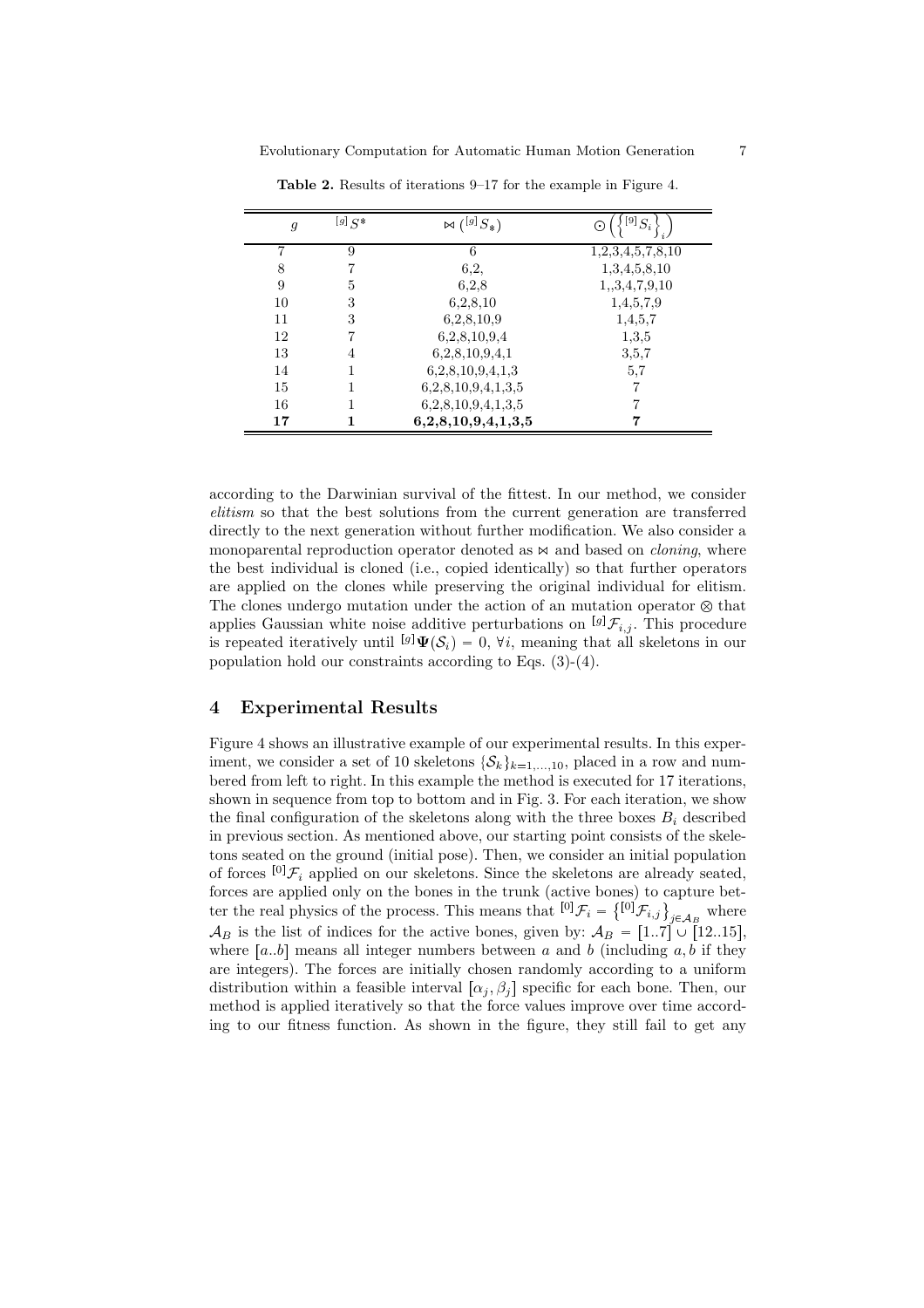

Fig. 3. Final results at iteration  $q = 17$ .

skeleton upright for the 7 first iterations. At  $g = 8$  the first standing skeleton is obtained for  $i = 9$ ; it becomes the best  $\binom{8}{S^*} = \bigcirc \left( \binom{[8]}{S_i}_i \right)$ , marked by a red balloon above its head. After ranking, the worst solution (corresponding to  $i = 6$  and marked by a blue balloon above the head) is replaced by a clone of the best,  $\bowtie$  (<sup>[8]</sup> $S_9$ ) and then mutated  $\otimes \lceil \bowtie \rceil$  $(\binom{[8]}{S_9})$ . Then, the process is restarted again for  $q = 9$  and so on. The full process after iteration  $q = 7$  is summarized in Table 2. The table reports (in columns): the iteration number  $q$ , the index of the global best for this iteration  $\bowtie$  ( $^{[g]}S_*$ ), the indices of the skeletons to be replaced by clones of the best and then mutated  $\bowtie$  ( $[g] S_*$ ), and the indices of the skeletons passed to the next iteration without further modification (except the best). Final results of this simulation example (reached for generation  $g = 17$ ) are highlighted in bold. The corresponding graphical output for this iteration is depicted in Figure 3. It shows that all skeletons are properly standing after 17 iterations. Although only one example is discussed here, we performed several executions for this problem, all successful in less than 50 iterations.

### Acknowledgements

Research supported by projects: PDE-GIR (EU Horizon 2020 research and innovation program, MSCA-RISE grant agreement No 778035), TIN2017-89275-R (Agencia Estatal de Investigación and EU Funds FEDER, AEI/FEDER-UE), and JU12 (SODERCAN and EU Funds FEDER, SODERCAN/FEDER-UE).

## References

- 1. Díaz, G., Iglesias, A.: Swarm intelligence scheme for pathfinding and action planning of non-player characters on a last-generation video game. Advances in Intelligent Systems and Computing, 514 pp. 343–353 (2017).
- 2. Iglesias, A., Luengo, F.: New goal selection scheme for behavioral animation of intelligent virtual agents. IEICE Transactions on Information and Systems, Vol. E88-D, Issue 5, 865–871 (2005).
- 3. Iglesias, A., Luengo, F.: AI framework for decision modeling in behavioral animation of virtual avatars. LNCS, 4488, 89–96 (2007).
- 4. Schwab, B.: AI Game Engine Programming (2nd. edition). Course Technology, Boston, MA (2009).
- 5. Woodcock, S.: Game AI: The state of the industry 2000–2001: It's not just art, it's engineering. Game Developer, August 2001, 36–44 (2001).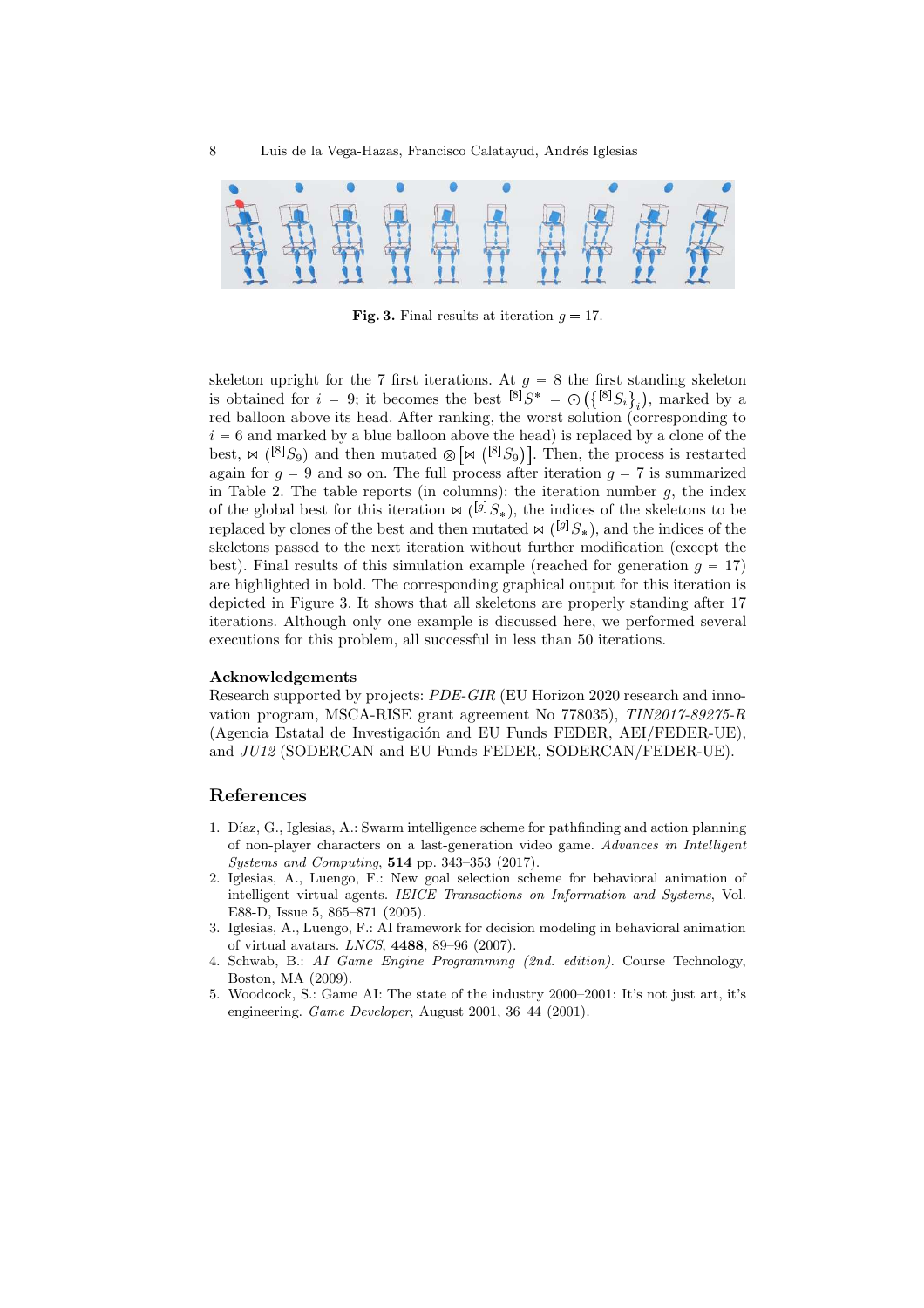

Fig. 4. Example of execution for 10 skeletons: (top-bottom) iterations 1–8

听